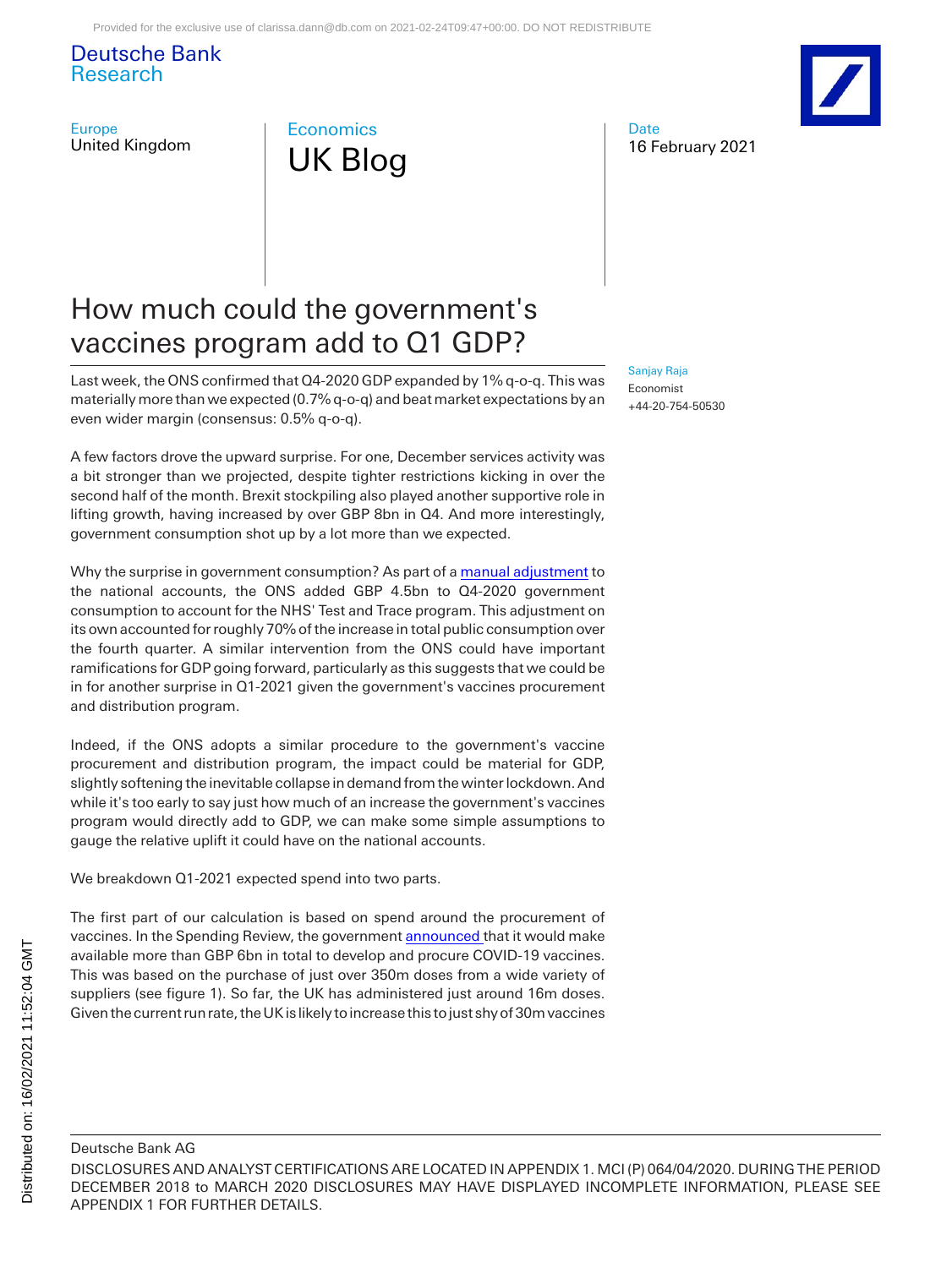16 February 2021 UK Blog

by the end of Q1-2021.<sup>1</sup> Therefore, a simple prorated estimate of the total spend on vaccines procurement would be around GBP 0.5bn in Q1-2021.

The second part of our calculation is based on th[e cost of vaccine distribution.](https://www.nao.org.uk/wp-content/uploads/2020/12/Investigation-into-preparations-for-potential-COVID-19-vaccines.pdf) In late November 2020, the Department for Health and Social Care (DHSC) requested GBP 4.9bn up to April 2021 to distribute vaccines to the public. This was expected to cover staff costs, arrange vaccination sites, purchase storage and equipment and provide relevant communications around the vaccine program. It's unclear just how much of this has actually been spent, however. Therefore, for simplicity, we look at two possible outcomes. One, that only half of the total requested budget will have been spent by the end of March. And two, that the full GBP 4.9bn budget will have been spent by the end of the fiscal year. This means that vaccines distribution spending could be anywhere between GBP 2.5bn and GBP 4.9bn. Our best guess at this stage, however, is that it's likely to be at the lower end of this range.

So, if our above assumptions are broadly right, what's the impact on GDP? Government spending would increase by around GBP 3bn to GBP 5.4bn in Q1-2021. And assuming the government's Test and Trace program maintains its current spend at GBP 4.5bn in Q1-2021, this would represent a boost of 3% to 5% q-o-q in government consumption alone.

In other words, should the ONS include government spend on the vaccines procurement and distribution program over Q1-2021, the boost to quarterly GDP could be around 0.6pp to 1pp. And to be sure, this would represent only one part of the GDP uplift coming from the vaccines procurement and distribution program. Indeed, the effects on GDP are likely to be more widespread. For one, manufacturing pharmaceutical activity is likely to pick up as a result of domestic vaccines production from AstraZeneca. And two, health activity is also likely to rise as hospitals and GPs start administering vaccines. Ultimately, while this will not reverse the expected GDP collapse in Q1, it could certainly soften the blow of the winter lockdown.



#### Figure 2: Government vaccines procurement and distribution could add around 0.6pp to 1pp to Q1 GDP growth



1 We ignore any supply constraints in this calculation, but should supply drop this would lower the total accrued spend in relation to vaccines procurement.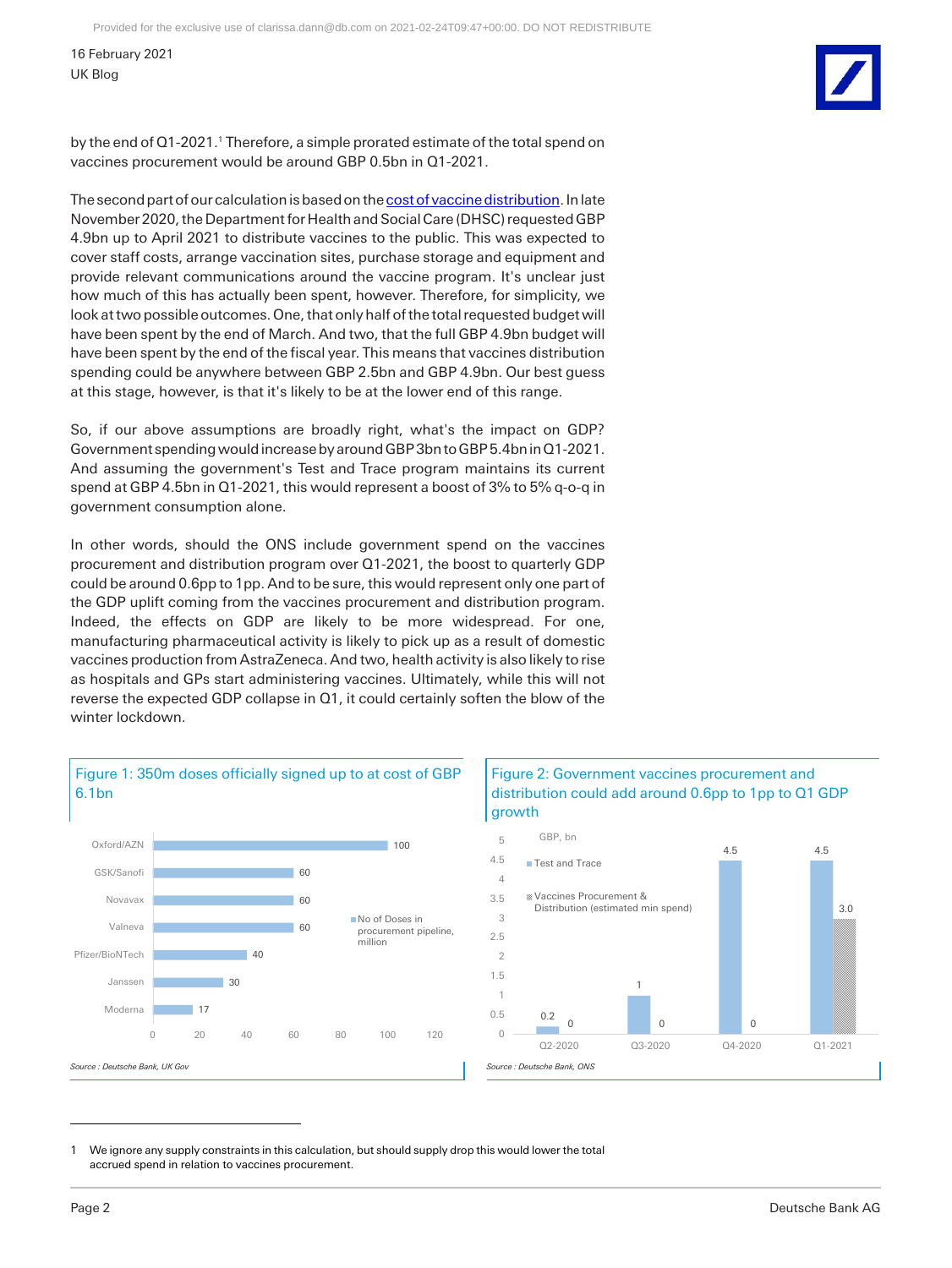16 February 2021 UK Blog



# Appendix 1

## Important Disclosures

### \*Other information available upon request

\*Prices are current as of the end of the previous trading session unless otherwise indicated and are sourced from local exchanges via Reuters, Bloomberg and other vendors . Other information is sourced from Deutsche Bank, subject companies, and other sources. For disclosures pertaining to recommendations or estimates made on securities other than the primary subject of this research, please see the most recently published company report or visit our global disclosure look-up page on our website at <u>https://research.db.com/Research/Disclosures/CompanySearch</u>. Aside from within this report, important risk and conflict disclosures can also be found at <u>https://research.db.com/Research/Topics/Equities?topicId=RB0002</u>. Investors are strongly encouraged to review this information before investing.

## Analyst Certification

The views expressed in this report accurately reflect the personal views of the undersigned lead analyst(s). In addition, the undersigned lead analyst(s) has not and will not receive any compensation for providing a specific recommendation or view in this report. Sanjay Raja.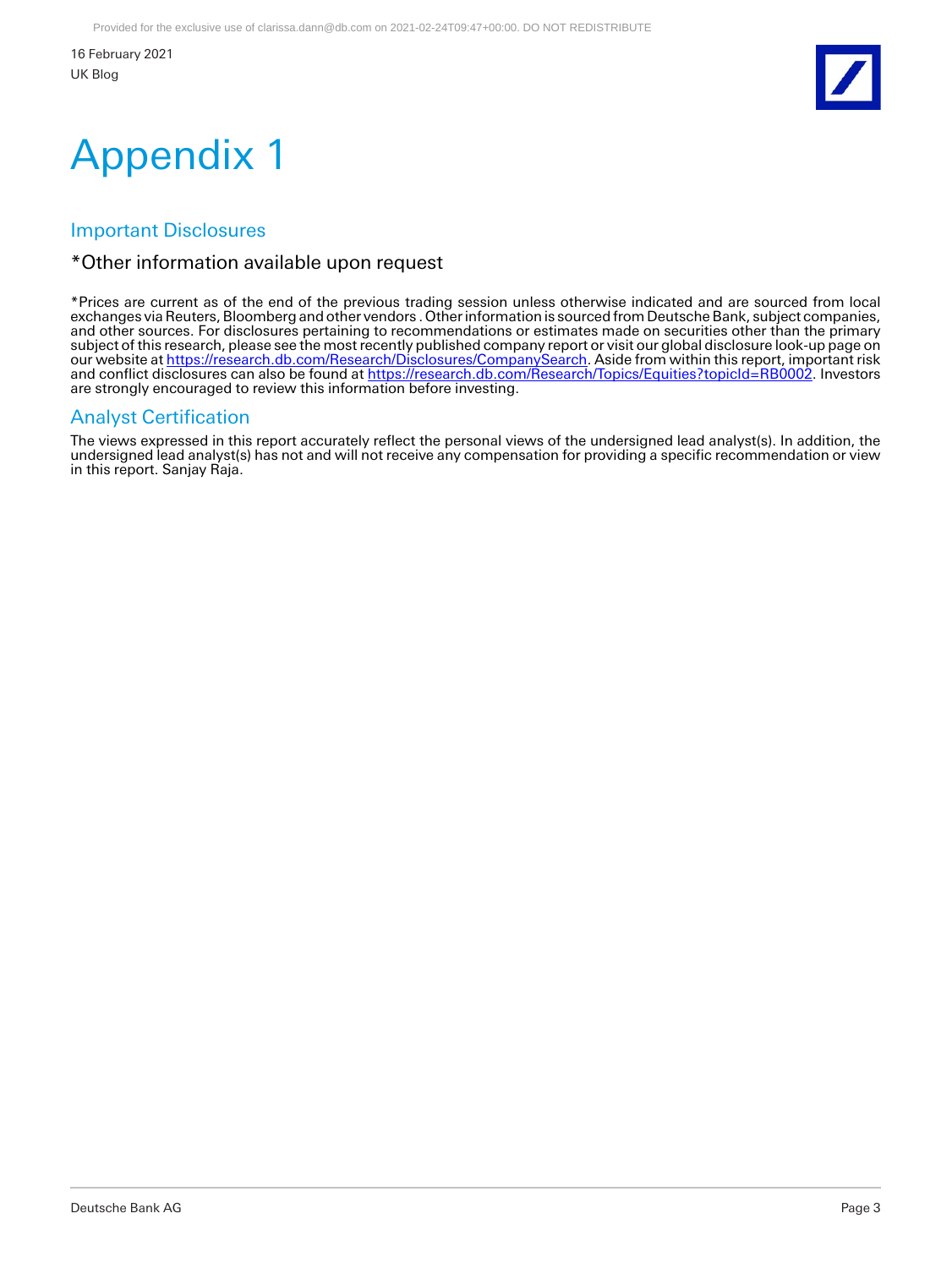16 February 2021 UK Blog



## Additional Information

The information and opinions in this report were prepared by Deutsche Bank AG or one of its affiliates (collectively 'Deutsche Bank'). Though the information herein is believed to be reliable and has been obtained from public sources believed to be reliable, Deutsche Bank makes no representation as to its accuracy or completeness. Hyperlinks to third-party websites in this report are provided for reader convenience only. Deutsche Bank neither endorses the content nor is responsible for the accuracy or security controls of those websites.

If you use the services of Deutsche Bank in connection with a purchase or sale of a security that is discussed in this report, or is included or discussed in another communication (oral or written) from a Deutsche Bank analyst, Deutsche Bank may act as principal for its own account or as agent for another person.

Deutsche Bank may consider this report in deciding to trade as principal. It may also engage in transactions, for its own account or with customers, in a manner inconsistent with the views taken in this research report. Others within Deutsche Bank, including strategists, sales staff and other analysts, may take views that are inconsistent with those taken in this research report. Deutsche Bank issues a variety of research products, including fundamental analysis, equity-linked analysis, quantitative analysis and trade ideas. Recommendations contained in one type of communication may differ from recommendations contained in others, whether as a result of differing time horizons, methodologies, perspectives or otherwise. Deutsche Bank and/or its affiliates may also be holding debt or equity securities of the issuers it writes on. Analysts are paid in part based on the profitability of Deutsche Bank AG and its affiliates, which includes investment banking, trading and principal trading revenues.

Opinions, estimates and projections constitute the current judgment of the author as of the date of this report. They do not necessarily reflect the opinions of Deutsche Bank and are subject to change without notice. Deutsche Bank provides liquidity for buyers and sellers of securities issued by the companies it covers. Deutsche Bank research analysts sometimes have shorter-term trade ideas that may be inconsistent with Deutsche Bank's existing longer-term ratings. Some trade ideas for equities are listed as Catalyst Calls on the Research Website [\(https://research.db.com/Research/\)](https://research.db.com/Research/), and can be found on the general coverage list and also on the covered company's page. A Catalyst Call represents a high-conviction belief by an analyst that a stock will outperform or underperform the market and/or a specified sector over a time frame of no less than two weeks and no more than three months. In addition to Catalyst Calls, analysts may occasionally discuss with our clients, and with Deutsche Bank salespersons and traders, trading strategies or ideas that reference catalysts or events that may have a nearterm or medium-term impact on the market price of the securities discussed in this report, which impact may be directionally counter to the analysts' current 12-month view of total return or investment return as described herein. Deutsche Bank has no obligation to update, modify or amend this report or to otherwise notify a recipient thereof if an opinion, forecast or estimate changes or becomes inaccurate. Coverage and the frequency of changes in market conditions and in both general and company-specific economic prospects make it difficult to update research at defined intervals. Updates are at the sole discretion of the coverage analyst or of the Research Department Management, and the majority of reports are published at irregular intervals. This report is provided for informational purposes only and does not take into account the particular investment objectives, financial situations, or needs of individual clients. It is not an offer or a solicitation of an offer to buy or sell any financial instruments or to participate in any particular trading strategy. Target prices are inherently imprecise and a product of the analyst's judgment. The financial instruments discussed in this report may not be suitable for all investors, and investors must make their own informed investment decisions. Prices and availability of financial instruments are subject to change without notice, and investment transactions can lead to losses as a result of price fluctuations and other factors. If a financial instrument is denominated in a currency other than an investor's currency, a change in exchange rates may adversely affect the investment. Past performance is not necessarily indicative of future results. Performance calculations exclude transaction costs, unless otherwise indicated. Unless otherwise indicated, prices are current as of the end of the previous trading session and are sourced from local exchanges via Reuters, Bloomberg and other vendors. Data is also sourced from Deutsche Bank, subject companies, and other parties.

The Deutsche Bank Research Department is independent of other business divisions of the Bank. Details regarding our organizational arrangements and information barriers we have to prevent and avoid conflicts of interest with respect to our research are available on our website [\(https://research.db.com/Research/\)](https://research.db.com/Research/) under Disclaimer.

Macroeconomic fluctuations often account for most of the risks associated with exposures to instruments that promise to pay fixed or variable interest rates. For an investor who is long fixed-rate instruments (thus receiving these cash flows), increases in interest rates naturally lift the discount factors applied to the expected cash flows and thus cause a loss. The longer the maturity of a certain cash flow and the higher the move in the discount factor, the higher will be the loss. Upside surprises in inflation, fiscal funding needs, and FX depreciation rates are among the most common adverse macroeconomic shocks to receivers. But counterparty exposure, issuer creditworthiness, client segmentation, regulation (including changes in assets holding limits for different types of investors), changes in tax policies, currency convertibility (which may constrain currency conversion, repatriation of profits and/or liquidation of positions), and settlement issues related to local clearing houses are also important risk factors. The sensitivity of fixed-income instruments to macroeconomic shocks may be mitigated by indexing the contracted cash flows to inflation, to FX depreciation, or to specified interest rates – these are common in emerging markets. The index fixings may – by construction – lag or mis-measure the actual move in the underlying variables they are intended to track. The choice of the proper fixing (or metric) is particularly important in swaps markets, where floating coupon rates (i.e., coupons indexed to a typically short-dated interest rate reference index) are exchanged for fixed coupons. Funding in a currency that differs from the currency in which coupons are denominated carries FX risk. Options on swaps (swaptions) the risks typical to options in addition to the risks related to rates movements.

Derivative transactions involve numerous risks including market, counterparty default and illiquidity risk. The appropriateness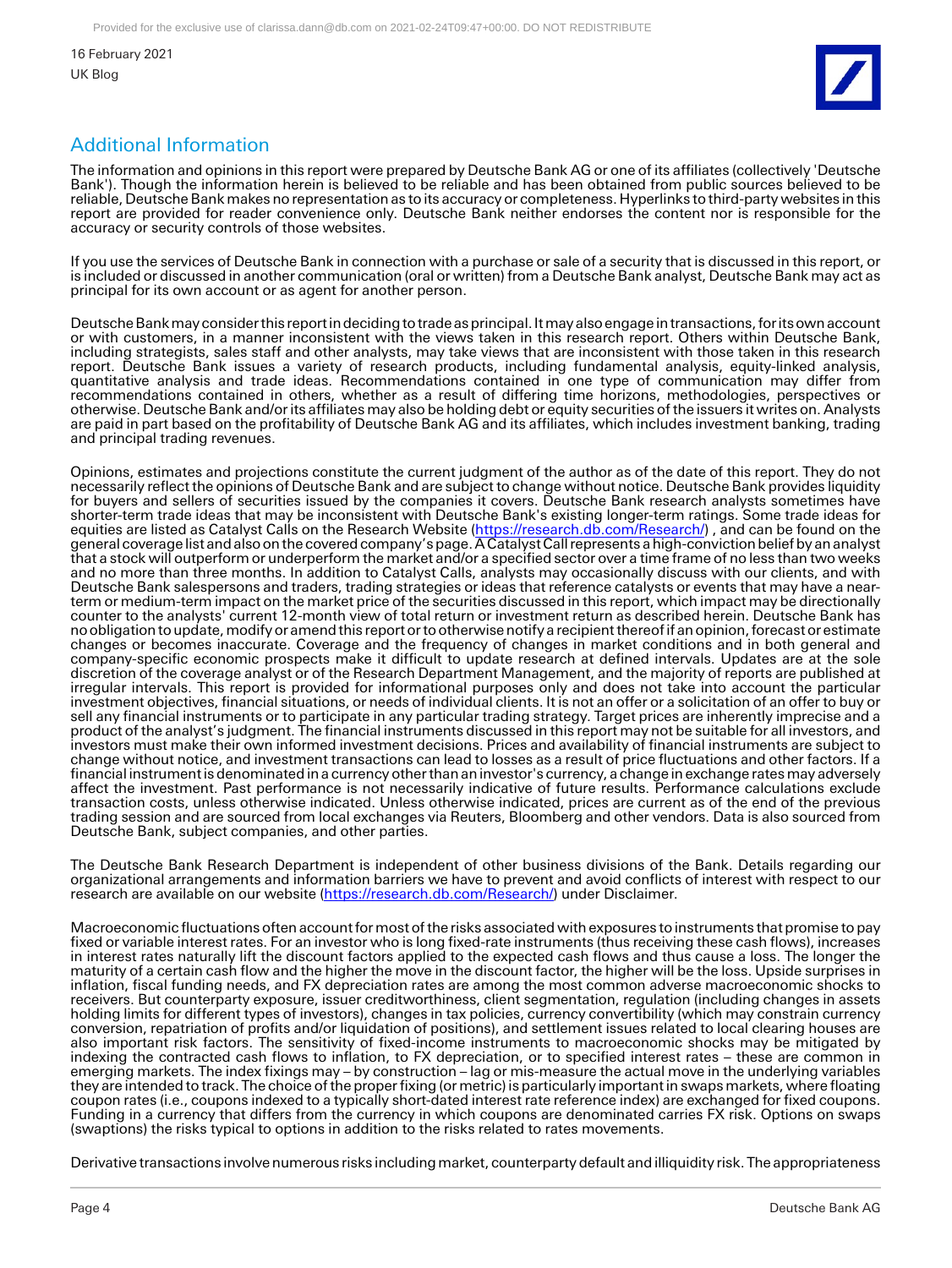16 February 2021

UK Blog



of these products for use by investors depends on the investors' own circumstances, including their tax position, their regulatory environment and the nature of their other assets and liabilities; as such, investors should take expert legal and financial advice before entering into any transaction similar to or inspired by the contents of this publication. The risk of loss in futures trading and options, foreign or domestic, can be substantial. As a result of the high degree of leverage obtainable in futures and options trading, losses may be incurred that are greater than the amount of funds initially deposited – up to theoretically unlimited losses. Trading in options involves risk and is not suitable for all investors. Prior to buying or selling an option, investors must review the 'Characteristics and Risks of Standardized Options", at [http://www.optionsclearing.com/](http://www.optionsclearing.com/about/publications/character-risks.jsp) [about/publications/character-risks.jsp.](http://www.optionsclearing.com/about/publications/character-risks.jsp) If you are unable to access the website, please contact your Deutsche Bank representative for a copy of this important document.

Participants in foreign exchange transactions may incur risks arising from several factors, including the following: (i) exchange rates can be volatile and are subject to large fluctuations; (ii) the value of currencies may be affected by numerous market factors, including world and national economic, political and regulatory events, events in equity and debt markets and changes in interest rates; and (iii) currencies may be subject to devaluation or government-imposed exchange controls, which could affect the value of the currency. Investors in securities such as ADRs, whose values are affected by the currency of an underlying security, effectively assume currency risk.

Unless governing law provides otherwise, all transactions should be executed through the Deutsche Bank entity in the investor's home jurisdiction. Aside from within this report, important conflict disclosures can also be found at [https://](https://research.db.com/Research/) [research.db.com/Research/](https://research.db.com/Research/) on each company's research page. Investors are strongly encouraged to review this information before investing.

Deutsche Bank (which includes Deutsche Bank AG, its branches and affiliated companies) is not acting as a financial adviser, consultant or fiduciary to you or any of your agents (collectively, "You" or "Your") with respect to any information provided in this report. Deutsche Bank does not provide investment, legal, tax or accounting advice, Deutsche Bank is not acting as your impartial adviser, and does not express any opinion or recommendation whatsoever as to any strategies, products or any other information presented in the materials. Information contained herein is being provided solely on the basis that the recipient will make an independent assessment of the merits of any investment decision, and it does not constitute a recommendation of, or express an opinion on, any product or service or any trading strategy.

The information presented is general in nature and is not directed to retirement accounts or any specific person or account type, and is therefore provided to You on the express basis that it is not advice, and You may not rely upon it in making Your decision. The information we provide is being directed only to persons we believe to be financially sophisticated, who are capable of evaluating investment risks independently, both in general and with regard to particular transactions and investment strategies, and who understand that Deutsche Bank has financial interests in the offering of its products and services. If this is not the case, or if You are an IRA or other retail investor receiving this directly from us, we ask that you inform us immediately.

In July 2018, Deutsche Bank revised its rating system for short term ideas whereby the branding has been changed to Catalyst Calls ("CC") from SOLAR ideas; the rating categories for Catalyst Calls originated in the Americas region have been made consistent with the categories used by Analysts globally; and the effective time period for CCs has been reduced from a maximum of 180 days to 90 days.

During the period December 2018 to March 2020 Deutsche Bank may have shown incomplete information regarding Disclosure 1 in some parts of the equity research and debt research coverage. If you require any further information please contact [DVS.Support@db.com.](mailto:DVS.Support@db.com)

**United States**: Approved and/or distributed by Deutsche Bank Securities Incorporated, a member of FINRA, NFA and SIPC. Analysts located outside of the United States are employed by non-US affiliates that are not subject to FINRA regulations.

**European Economic Area (exc. United Kingdom)**: Approved and/or distributed by Deutsche Bank AG, a joint stock corporation with limited liability incorporated in the Federal Republic of Germany with its principal office in Frankfurt am Main. Deutsche Bank AG is authorized under German Banking Law and is subject to supervision by the European Central Bank and by BaFin, Germany's Federal Financial Supervisory Authority.

**United Kingdom**: Approved and/or distributed by Deutsche Bank AG acting through its London Branch at Winchester House, 1 Great Winchester Street, London EC2N 2DB. Deutsche Bank AG in the United Kingdom is authorised by the Prudential Regulation Authority and is subject to limited regulation by the Prudential Regulation Authority and Financial Conduct Authority. Details about the extent of our authorisation and regulation are available on request.

**Hong Kong SAR**: Distributed by Deutsche Bank AG, Hong Kong Branch, except for any research content relating to futures contracts within the meaning of the Hong Kong Securities and Futures Ordinance Cap. 571. Research reports on such futures contracts are not intended for access by persons who are located, incorporated, constituted or resident in Hong Kong. The author(s) of a research report may not be licensed to carry on regulated activities in Hong Kong, and if not licensed, do not hold themselves out as being able to do so. The provisions set out above in the 'Additional Information' section shall apply to the fullest extent permissible by local laws and regulations, including without limitation the Code of Conduct for Persons Licensed or Registered with the Securities and Futures Commission. This report is intended for distribution only to 'professional investors' as defined in Part 1 of Schedule of the SFO. This document must not be acted or relied on by persons who are not professional investors. Any investment or investment activity to which this document relates is only available to professional investors and will be engaged only with professional investors.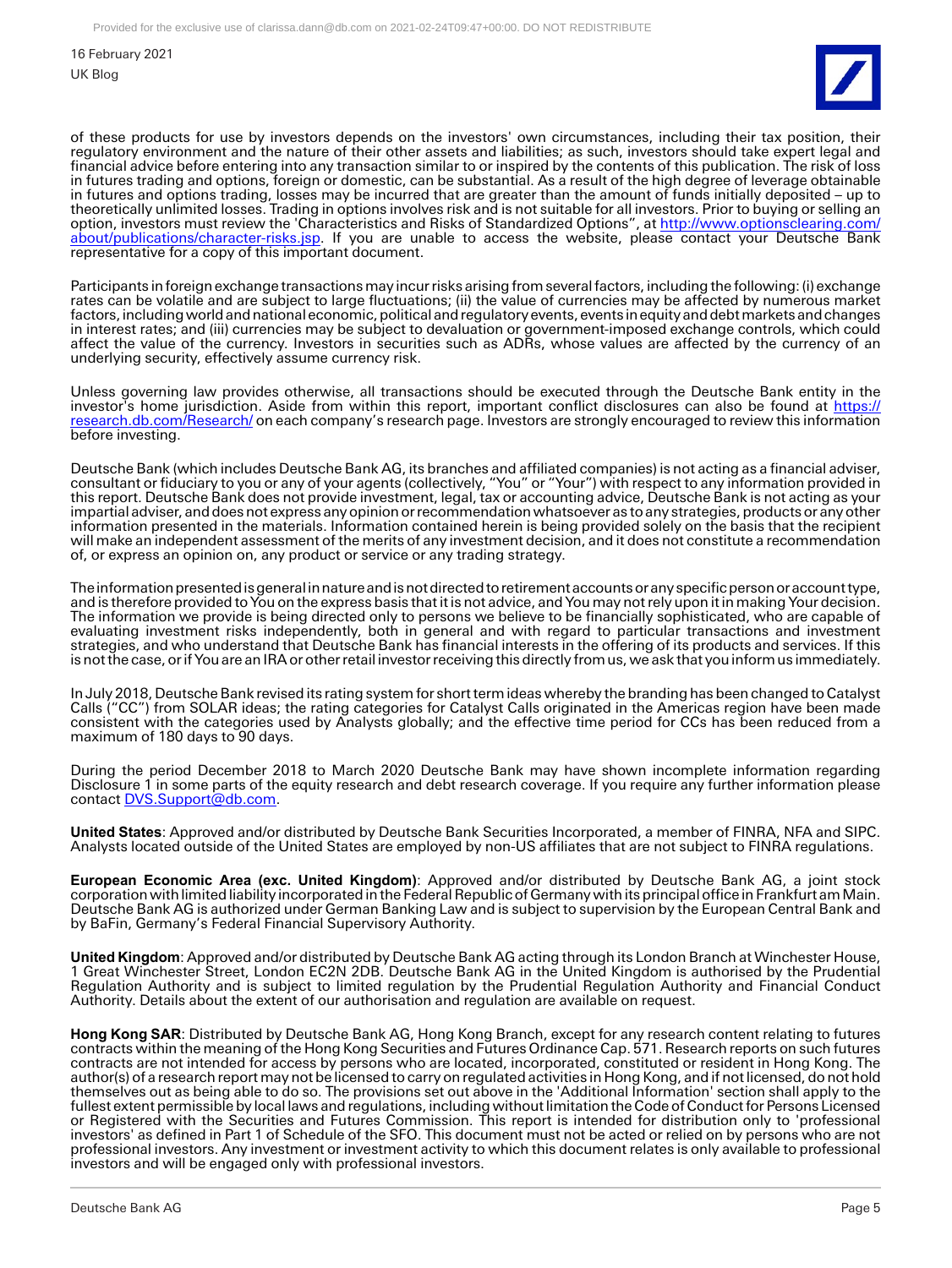16 February 2021

UK Blog



**India**: Prepared by Deutsche Equities India Private Limited (DEIPL) having CIN: U65990MH2002PTC137431 and registered office at 14th Floor, The Capital, C-70, G Block, Bandra Kurla Complex Mumbai (India) 400051. Tel: + 91 22 7180 4444. It is registered by the Securities and Exchange Board of India (SEBI) as a Stock broker bearing registration no.: INZ000252437; Merchant Banker bearing SEBI Registration no.: INM000010833 and Research Analyst bearing SEBI Registration no.: INH000001741. DEIPL may have received administrative warnings from the SEBI for breaches of Indian regulations. Deutsche Bank and/or its affiliate(s) may have debt holdings or positions in the subject company. With regard to information on associates, please refer to the "Shareholdings" section in the Annual Report at: [https://www.db.com/ir/en/annual](https://www.db.com/ir/en/annual-reports.htm)[reports.htm.](https://www.db.com/ir/en/annual-reports.htm)

**Japan**: Approved and/or distributed by Deutsche Securities Inc.(DSI). Registration number - Registered as a financial instruments dealer by the Head of the Kanto Local Finance Bureau (Kinsho) No. 117. Member of associations: JSDA, Type II Financial Instruments Firms Association and The Financial Futures Association of Japan. Commissions and risks involved in stock transactions - for stock transactions, we charge stock commissions and consumption tax by multiplying the transaction amount by the commission rate agreed with each customer. Stock transactions can lead to losses as a result of share price fluctuations and other factors. Transactions in foreign stocks can lead to additional losses stemming from foreign exchange fluctuations. We may also charge commissions and fees for certain categories of investment advice, products and services. Recommended investment strategies, products and services carry the risk of losses to principal and other losses as a result of changes in market and/or economic trends, and/or fluctuations in market value. Before deciding on the purchase of financial products and/or services, customers should carefully read the relevant disclosures, prospectuses and other documentation. 'Moody's', 'Standard Poor's', and 'Fitch' mentioned in this report are not registered credit rating agencies in Japan unless Japan or 'Nippon' is specifically designated in the name of the entity. Reports on Japanese listed companies not written by analysts of DSI are written by Deutsche Bank Group's analysts with the coverage companies specified by DSI. Some of the foreign securities stated on this report are not disclosed according to the Financial Instruments and Exchange Law of Japan. Target prices set by Deutsche Bank's equity analysts are based on a 12-month forecast period..

**Korea**: Distributed by Deutsche Securities Korea Co.

**South Africa**: Deutsche Bank AG Johannesburg is incorporated in the Federal Republic of Germany (Branch Register Number in South Africa: 1998/003298/10).

**Singapore:** This report is issued by Deutsche Bank AG, Singapore Branch (One Raffles Quay #18-00 South Tower Singapore 048583, 65 6423 8001), which may be contacted in respect of any matters arising from, or in connection with, this report. Where this report is issued or promulgated by Deutsche Bank in Singapore to a person who is not an accredited investor, expert investor or institutional investor (as defined in the applicable Singapore laws and regulations), they accept legal responsibility to such person for its contents.

**Taiwan**: Information on securities/investments that trade in Taiwan is for your reference only. Readers should independently evaluate investment risks and are solely responsible for their investment decisions. Deutsche Bank research may not be distributed to the Taiwan public media or quoted or used by the Taiwan public media without written consent. Information on securities/instruments that do not trade in Taiwan is for informational purposes only and is not to be construed as a recommendation to trade in such securities/instruments. Deutsche Securities Asia Limited, Taipei Branch may not execute transactions for clients in these securities/instruments.

**Qatar**: Deutsche Bank AG in the Qatar Financial Centre (registered no. 00032) is regulated by the Qatar Financial Centre Regulatory Authority. Deutsche Bank AG - QFC Branch may undertake only the financial services activities that fall within the scope of its existing QFCRA license. Its principal place of business in the QFC: Qatar Financial Centre, Tower, West Bay, Level 5, PO Box 14928, Doha, Qatar. This information has been distributed by Deutsche Bank AG. Related financial products or services are only available only to Business Customers, as defined by the Qatar Financial Centre Regulatory Authority.

**Russia**: The information, interpretation and opinions submitted herein are not in the context of, and do not constitute, any appraisal or evaluation activity requiring a license in the Russian Federation.

**Kingdom of Saudi Arabia**: Deutsche Securities Saudi Arabia LLC Company (registered no. 07073-37) is regulated by the Capital Market Authority. Deutsche Securities Saudi Arabia may undertake only the financial services activities that fall within the scope of its existing CMA license. Its principal place of business in Saudi Arabia: King Fahad Road, Al Olaya District, P.O. Box 301809, Faisaliah Tower - 17th Floor, 11372 Riyadh, Saudi Arabia.

**United Arab Emirates**: Deutsche Bank AG in the Dubai International Financial Centre (registered no. 00045) is regulated by the Dubai Financial Services Authority. Deutsche Bank AG - DIFC Branch may only undertake the financial services activities that fall within the scope of its existing DFSA license. Principal place of business in the DIFC: Dubai International Financial Centre, The Gate Village, Building 5, PO Box 504902, Dubai, U.A.E. This information has been distributed by Deutsche Bank AG. Related financial products or services are available only to Professional Clients, as defined by the Dubai Financial Services Authority.

**Australia and New Zealand**: This research is intended only for 'wholesale clients' within the meaning of the Australian Corporations Act and New Zealand Financial Advisors Act, respectively. Please refer to Australia-specific research disclosures and related information a[t https://australia.db.com/australia/content/research-information.html W](https://australia.db.com/australia/content/research-information.html)here research refers to any particular financial product recipients of the research should consider any product disclosure statement, prospectus or other applicable disclosure document before making any decision about whether to acquire the product. In preparing this report,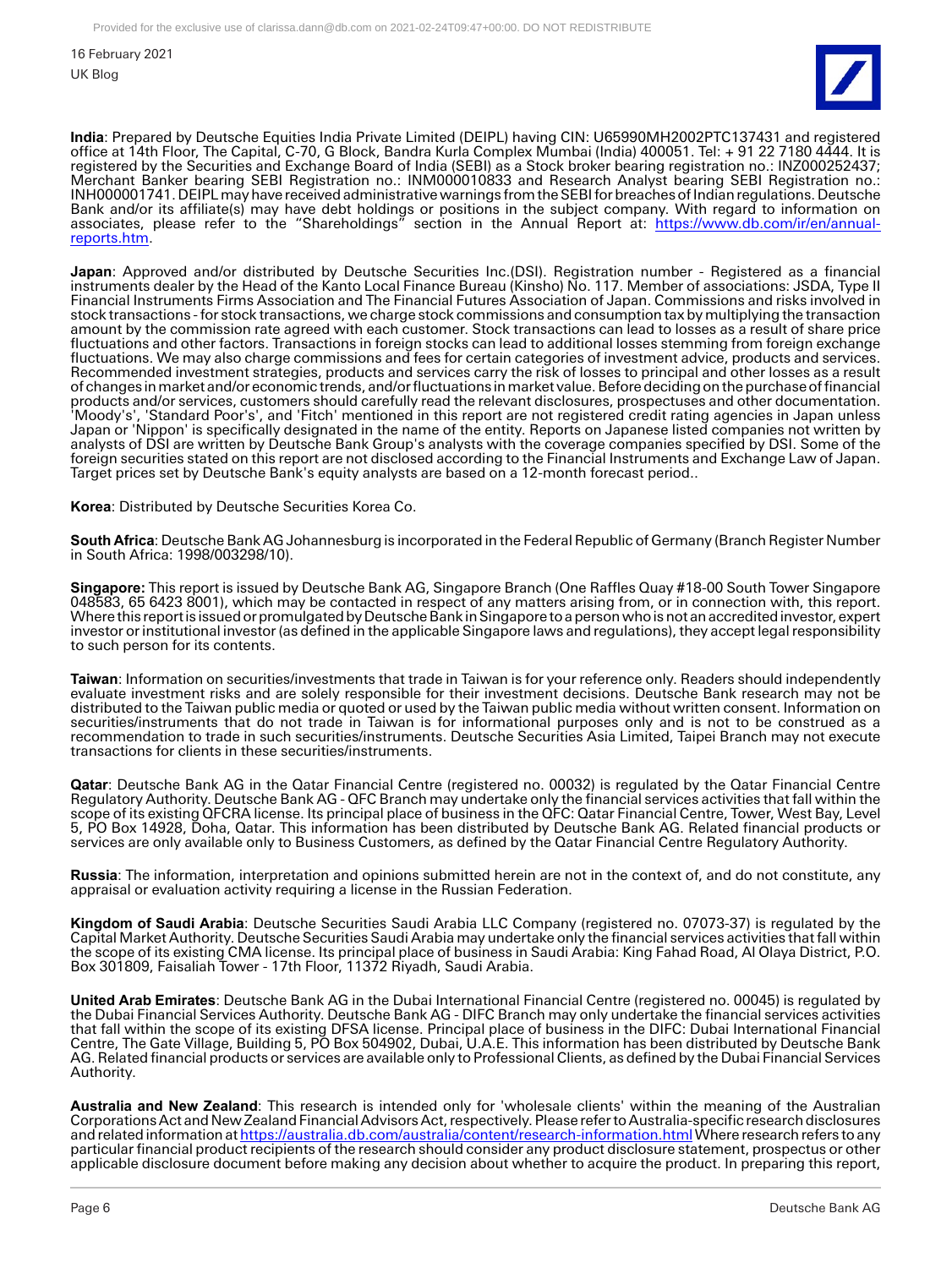16 February 2021

UK Blog



the primary analyst or an individual who assisted in the preparation of this report has likely been in contact with the company that is the subject of this research for confirmation/clarification of data, facts, statements, permission to use company-sourced material in the report, and/or site-visit attendance. Without prior approval from Research Management, analysts may not accept from current or potential Banking clients the costs of travel, accommodations, or other expenses incurred by analysts attending site visits, conferences, social events, and the like. Similarly, without prior approval from Research Management and Anti-Bribery and Corruption ("ABC") team, analysts may not accept perks or other items of value for their personal use from issuers they cover.

Additional information relative to securities, other financial products or issuers discussed in this report is available upon request. This report may not be reproduced, distributed or published without Deutsche Bank's prior written consent.

Backtested, hypothetical or simulated performance results have inherent limitations. Unlike an actual performance record based on trading actual client portfolios, simulated results are achieved by means of the retroactive application of a backtested model itself designed with the benefit of hindsight. Taking into account historical events the backtesting of performance also differs from actual account performance because an actual investment strategy may be adjusted any time, for any reason, including a response to material, economic or market factors. The backtested performance includes hypothetical results that do not reflect the reinvestment of dividends and other earnings or the deduction of advisory fees, brokerage or other commissions, and any other expenses that a client would have paid or actually paid. No representation is made that any trading strategy or account will or is likely to achieve profits or losses similar to those shown. Alternative modeling techniques or assumptions might produce significantly different results and prove to be more appropriate. Past hypothetical backtest results are neither an indicator nor guarantee of future returns. Actual results will vary, perhaps materially, from the analysis.

The method for computing individual E,S,G and composite ESG scores set forth herein is a novel method developed by the Research department within Deutsche Bank AG, computed using a systematic approach without human intervention. Different data providers, market sectors and geographies approach ESG analysis and incorporate the findings in a variety of ways. As such, the ESG scores referred to herein may differ from equivalent ratings developed and implemented by other ESG data providers in the market and may also differ from equivalent ratings developed and implemented by other divisions within the Deutsche Bank Group. Such ESG scores also differ from other ratings and rankings that have historically been applied in research reports published by Deutsche Bank AG. Further, such ESG scores do not represent a formal or official view of Deutsche Bank AG.

It should be noted that the decision to incorporate ESG factors into any investment strategy may inhibit the ability to participate in certain investment opportunities that otherwise would be consistent with your investment objective and other principal investment strategies. The returns on a portfolio consisting primarily of sustainable investments may be lower or higher than portfolios where ESG factors, exclusions, or other sustainability issues are not considered, and the investment opportunities available to such portfolios may differ. Companies may not necessarily meet high performance standards on all aspects of ESG or sustainable investing issues; there is also no guarantee that any company will meet expectations in connection with corporate responsibility, sustainability, and/or impact performance.

Copyright © 2021 Deutsche Bank AG